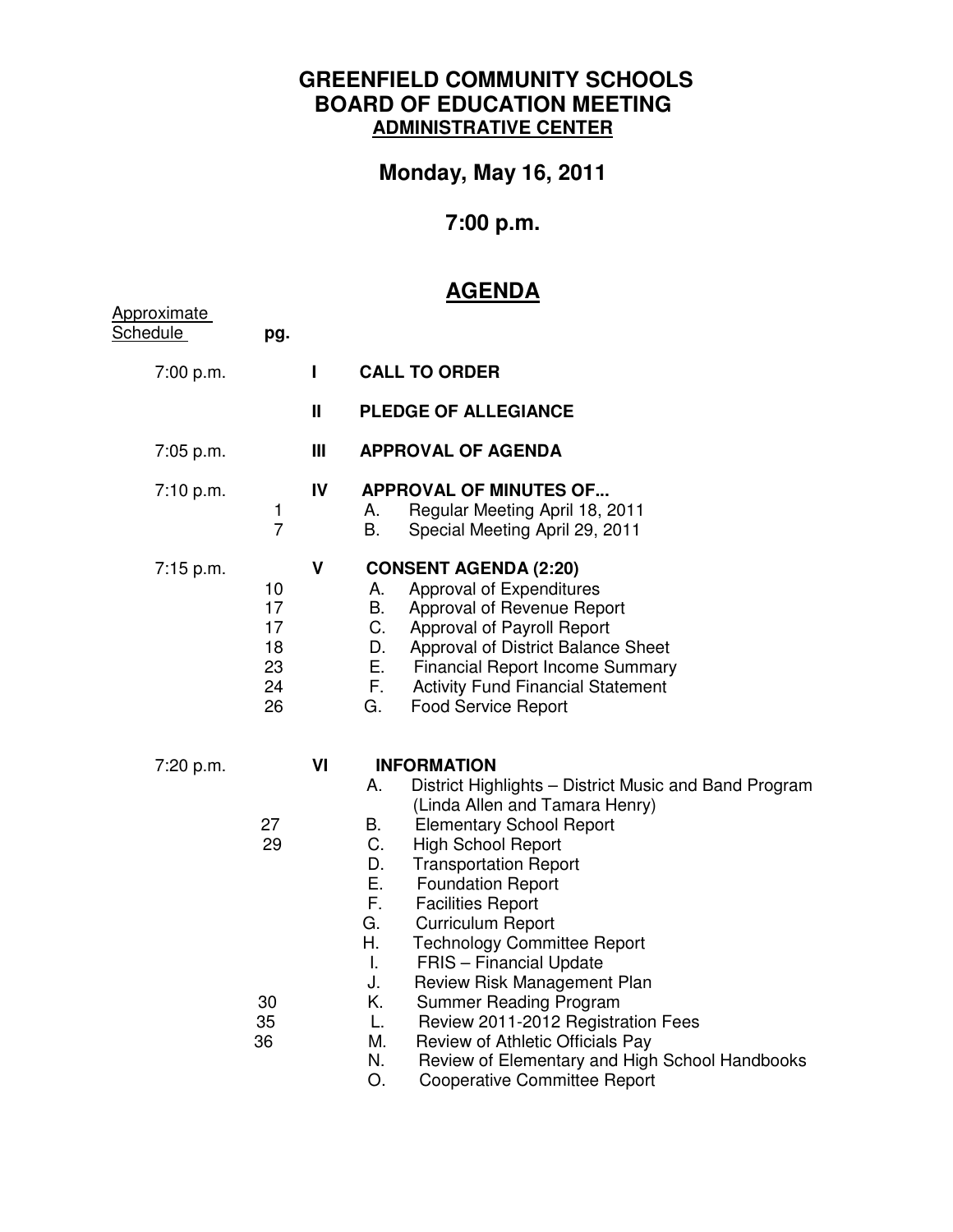| 8:30 p.m. | VII                                                                  | <b>OPPORTUNITY FOR CITIZENS TO SPEAK*</b>                                                                                                                                                                                                                                                                                                                                                                                                                                                                                                                                                                                                                                                                                                                                                                                                                                                                                                                                                                                                                                                                                                                                                                                                                                  |  |
|-----------|----------------------------------------------------------------------|----------------------------------------------------------------------------------------------------------------------------------------------------------------------------------------------------------------------------------------------------------------------------------------------------------------------------------------------------------------------------------------------------------------------------------------------------------------------------------------------------------------------------------------------------------------------------------------------------------------------------------------------------------------------------------------------------------------------------------------------------------------------------------------------------------------------------------------------------------------------------------------------------------------------------------------------------------------------------------------------------------------------------------------------------------------------------------------------------------------------------------------------------------------------------------------------------------------------------------------------------------------------------|--|
| 8:35 p.m. | VIII                                                                 | <b>EXECUTIVE SESSION</b><br>A. For the purpose of considering the appointment,<br>employment, compensation, discipline, performance,<br>or dismissal of specific employees or any other issues<br>that may be properly considered under executive session<br>rules.                                                                                                                                                                                                                                                                                                                                                                                                                                                                                                                                                                                                                                                                                                                                                                                                                                                                                                                                                                                                        |  |
| 9:35 p.m. | IX<br>37<br>39<br>40<br>41<br>42<br>43<br>31<br>35<br>36<br>44<br>46 | <b>ACTION ITEMS</b><br><b>CD</b> Investment<br>А.<br>В.<br>Personnel:<br>1. Employ Elementary School Principal<br>2. Employ/Dismiss Sponsors and Coaches - Extra-Curricular<br>i. Accept resignation of Assistant Junior High Girls<br>Basketball Coach - Jennifer Grummel<br>ii. Accept resignation of Head Baseball Coach<br>Josh Lemond<br>iii. Accept resignation of Head Boys' Track Coach<br>Dan Bowman<br>iv. Approve Volunteer Drill Team Coach for Band<br>Program - Tami White<br>Accept Resignation - Boys Baseball Assistant Coach<br>v.<br><b>Employ Temporary Part-time Summer Employment</b><br>3.<br>Approve Maternity Leave for Certified Employee<br>4.<br>5. Authorize Superintendent - Post Extra-Curricular Positions<br><b>Summer Reading Program</b><br>C.<br>Approve Board Policy 6:310<br>D.<br>Е.<br>Approve Risk Management Plan<br>F.<br>Set 2011-2012 Registration Fees<br>Set 2011-2012 Athletic Officials Pay<br>G.<br>Н.<br>Approve Elementary and High School Handbooks<br>I.<br>Approve Final 2010-2011 School Calendar<br>Approve 2011-2012 School Calendar<br>J.<br>Consideration and Action on Technology Report<br>Κ.<br>Consideration and Action on Facilities Report<br>L.<br>Consideration and Action on Cooperative Report<br>М. |  |
| 9:50 p.m. |                                                                      | <b>CORRESPONDENCE</b><br>X                                                                                                                                                                                                                                                                                                                                                                                                                                                                                                                                                                                                                                                                                                                                                                                                                                                                                                                                                                                                                                                                                                                                                                                                                                                 |  |
|           |                                                                      | XI<br><b>OTHER BUSINESS</b>                                                                                                                                                                                                                                                                                                                                                                                                                                                                                                                                                                                                                                                                                                                                                                                                                                                                                                                                                                                                                                                                                                                                                                                                                                                |  |
| 10:00p.m. |                                                                      | <b>Announcements:</b><br>May 18 - High School Girls State Track Meet<br>May 19 - Eighth-Grade Promotion - 7:00 pm - High School Gym<br>May 20 - Early Dismissal - 9:15 am/Elem; 9:25/High School<br>High School Graduation $-7:30$ pm<br>May 25 - High School Boys State Track Meet<br>Cooperative Report - District Office - 6:30 p.m.<br>May 28 - Alumni Banquet - First Baptist Church - 6:00 pm<br>June 2 – IASB Two Rivers Division Meeting – Pittsfield – 6:30 p.m.<br><b>ADJOURNMENT</b><br>XII                                                                                                                                                                                                                                                                                                                                                                                                                                                                                                                                                                                                                                                                                                                                                                     |  |
|           |                                                                      |                                                                                                                                                                                                                                                                                                                                                                                                                                                                                                                                                                                                                                                                                                                                                                                                                                                                                                                                                                                                                                                                                                                                                                                                                                                                            |  |